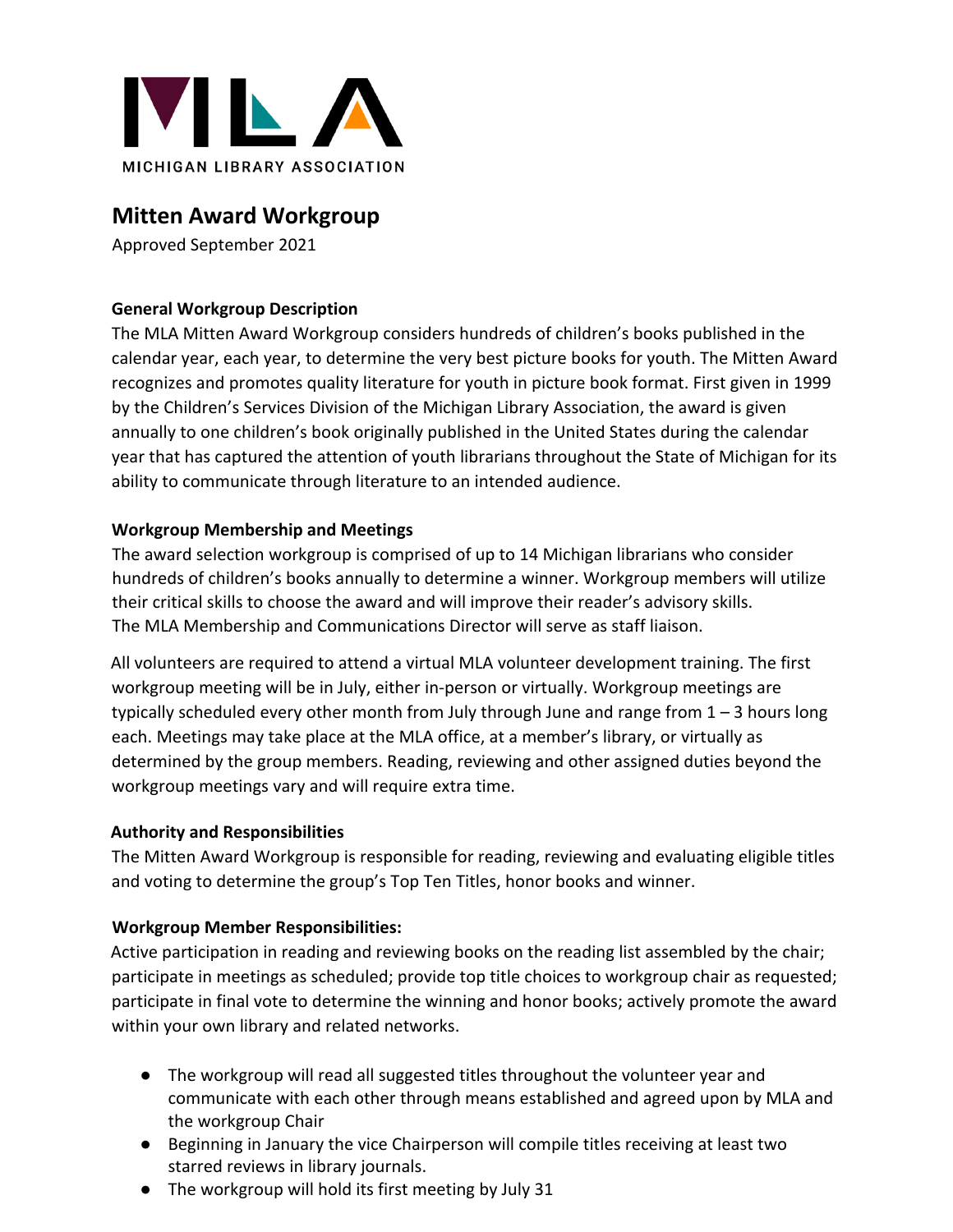- A second mandatory meeting must take place by October 31. This may be done in person, by conference call or by videoconferencing.
- Outside of the mandatory October meeting, the workgroup will meet as needed July through February after each Top 10 list.
- The final meeting to select the Top Ten Titles, winner and honor books must be held by February 15.

#### **Workgroup Chair Responsibilities:**

Assemble and maintain a reading list based on ratings from selected sources; identify promotional opportunities with MLA staff to raise awareness of the award; distribute nominations to workgroup members; schedule meetings; develop meeting agendas; encourage productive communication and opportunities to participate; coordinate workgroup vote; notify MLA staff of the winning and honor books; present the award at Spring Institute

The Chair of the Mitten Award Workgroup is responsible for:

- Developing and maintaining the workgroup reading list and distributing nominations to workgroup members
- Planning, coordinating and presiding over meetings
- Developing an agenda for each meeting
- Taking meeting notes or appointing a workgroup member to take notes
- Keeping track of the number of books read and approximate number of hours read
- Coordinating voting for the winner and honor books and ensuring guidelines are followed
- Notifying MLA office of the winner and honor books
- Work with the MLA office to publicize the winner on the MLA website, in the MLA Update and on MLA's Facebook and Twitter and other press releases. No separate Facebook page should be used to promote the award.

#### **Committee Terms**

One year.

#### **Chair and Vice Chair Selection**

The committee will have a Chair and Vice-Chair as selected and approved by MLA, who serve a one-year leadership term within a two-year committee membership. A Vice-Chair may be appointed for a two-year term and will serve the first year as Vice-Chair and the second year as Chair.

#### **Qualifications**

This is an opportunity for an individual who is passionate about children's books with an interest in or desire to read children's literature in picture book format, critical literature evaluation skills, ability to plan and meet deadlines, decision-making ability and clear communication.

#### **Service Without Renumeration**

Service on Michigan Library Association's Workgroups are without remuneration or additional discounts for event attendance.